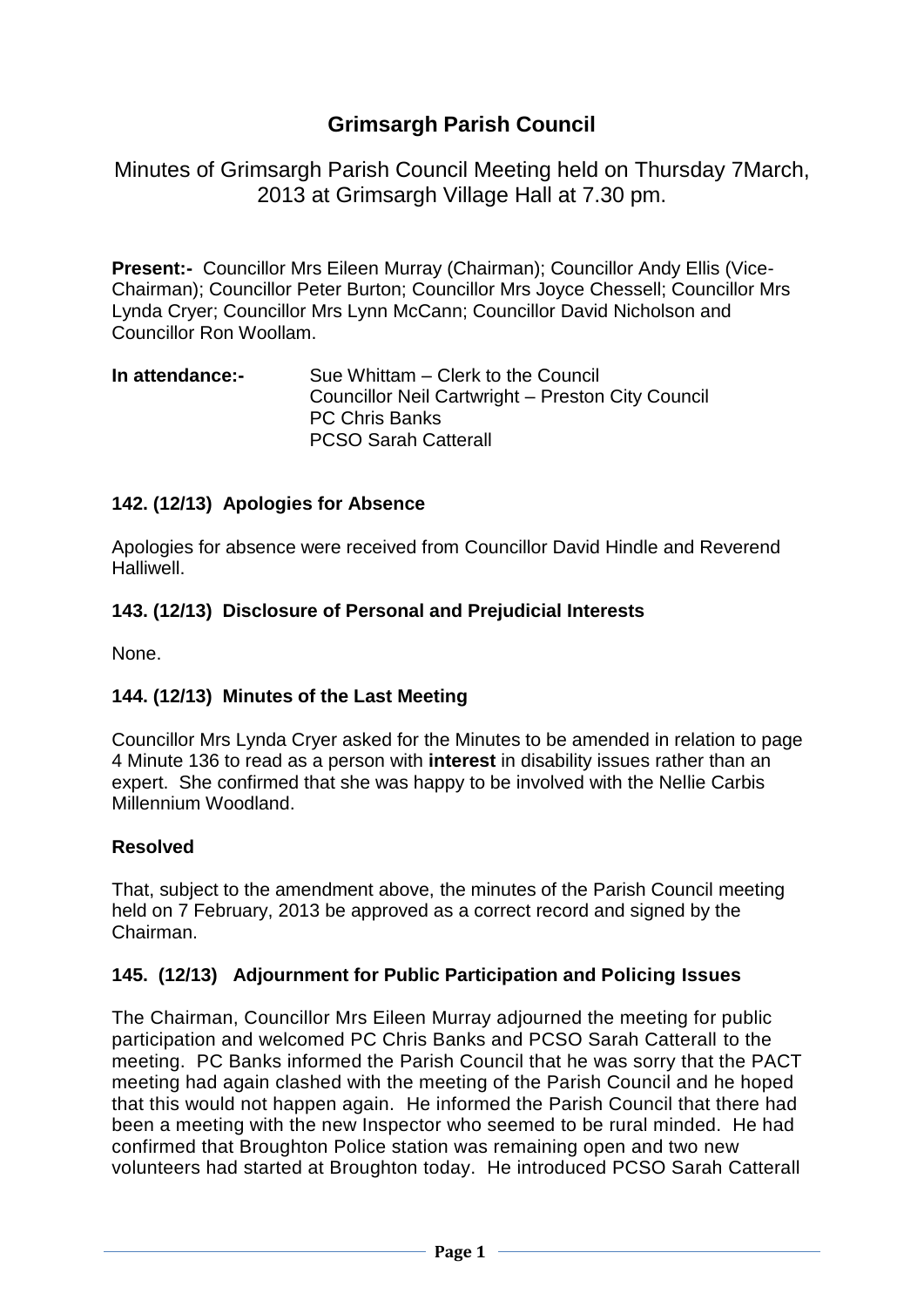to the Parish Council who had a great deal of experience from her work in the Garrison area. It was noted there would be a crime conference at Hutton headquarters on Monday and these were being held every few months. It was also noted that PC Banks would be getting number plate recognition software in the police car.

PC Banks also reported on the latest crimes in the area. It was noted that there had been five crimes – one of these was a brick through a garage window on Longridge Road while other crimes involved sheds and farm buildings being targeted by burglars. Browns garage had also had a tailgate stolen off a vehicle. There were still concerns about The Hills estate as this was also being targeted by burglars and PC Banks was working with local Councillors and the Parish Council to try and obtain a pinch gate to stop the use of motorcycles using the cycle path to move quickly in and out of the estate.

It was further noted that the travellers had now moved on from Bluebell Way.

The Chairman, Councillor Mrs Eileen Murray thanked PC Banks and PCSO Catterall for attending the meeting. She then asked if any members of the Parish Council had any matters to mention for information under this item.

The Chairman reported that she had received an e mail and had spoken to Michael Banks about Grange FC using the football pitch on Grimsargh Green. Councillor Ron Woollam had also received a similar e mail. It was noted that it was Preston City Council in conjunction with FOGG who had the responsibility for allocating the pitches which was not used during winter.

The Chairman also reported that she had received a request from Grimsargh Players to look after a planter – Councillor Ron Woollam agreed to give us his planter so Grimsargh Players could take over responsibility for this. Councillor Mrs Joyce Chessell said it would also be good if we could have a display of flowers on the banking near to the village hall.

Councillor Ron Woollam informed the Parish Council that Turners had asked for their old logo to be removed from the planters at both end of the village. They were happy to provide an updated logo and to help sponsor projects in the village. It was agreed that the Clerk should ask Adam to remove the old logo and look at how the planters could be refurbished as they needed a bit of work on them. It was felt that the Parish Council should explore ideas for future projects in the village that would be suitable for sponsorship.

Councillor Andy Ellis asked about the five a side pitch on the redrow area and if this was available yet. It was noted that this land had not been formally handed over yet and so was not available at the moment.

The Chairman Councillor Mrs Eileen Murray then reconvened the meeting.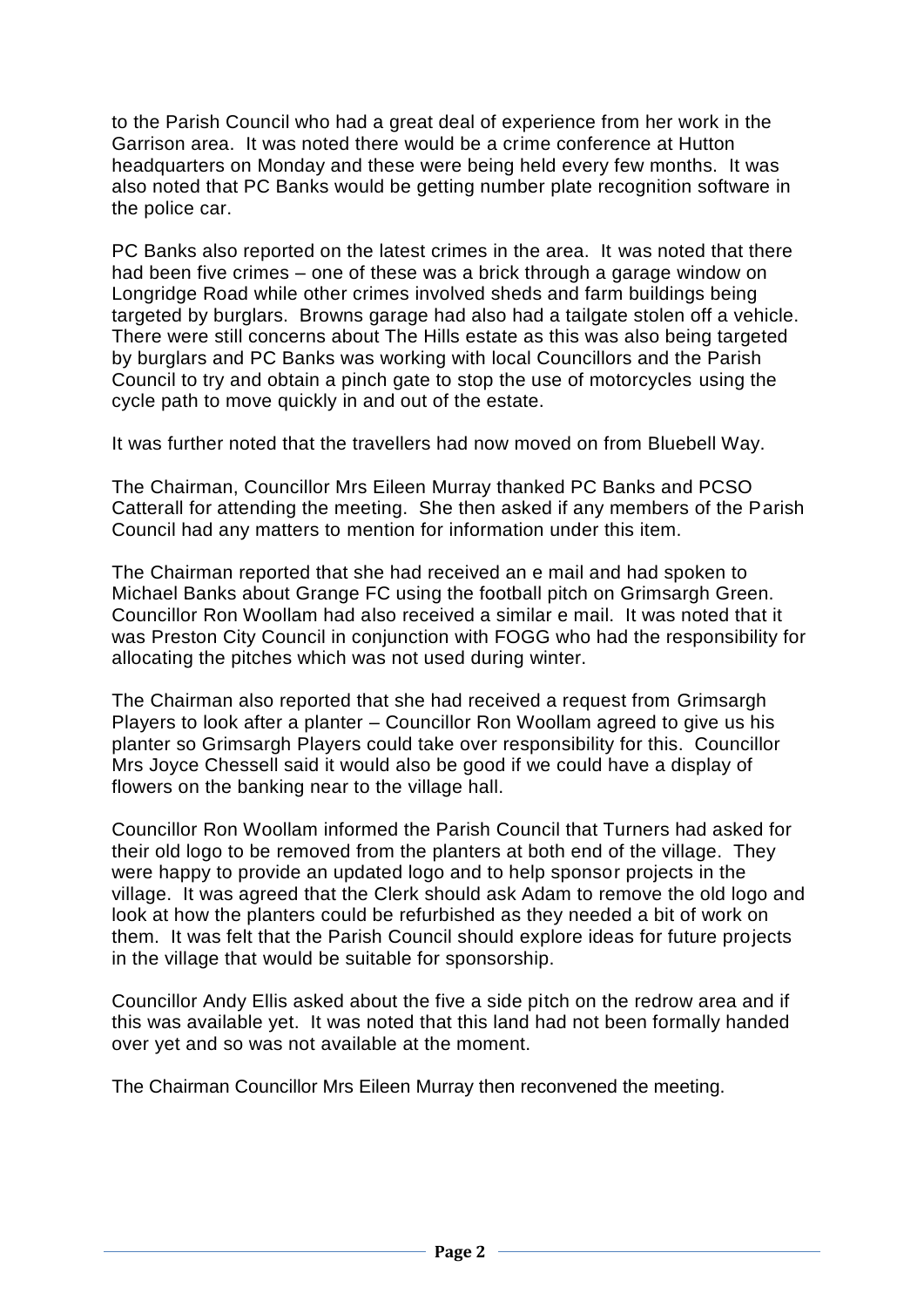# **146. (12/13) Town and Country Planning Act, 1990**

The Chairman, Councillor Mrs Eileen Murray reported the good news that the appeal by Hallam Land Management for the proposed development for the land north of The Hills had been refused by the Planning Inspector.

The Parish Council then gave consideration to the following Planning Application:-

06/2013/0116 - 2 Roshaw Grimsargh – Sub-division of dwelling to create 2 no separate residential units, and demolition of existing garage.

### **Resolved**

1) That the Parish Council had no observation to make in respect of Planning Application 06/2013/0116.

### **147. (12/13) Conservation Area Update**

There was a general discussion and various views expressed about the process for deciding the results of the questionnaires in relation to the conservation area. It was noted that the questionnaires had to be returned by 5.00pm on 15 March 2013. The Clerk would collect the ones placed in the Parish Council box at the Post Office. Councillor Ron Woollam read out a personal statement with regard to the Conservation area and this is presented in the Minute Book.

Councillor Andy Ellis stated that some people think this is a good idea and conservation would bring benefits to the village. He appreciated people's views and felt a lot more informed after the public meeting.

Councillor Mrs Joyce Chessell felt it was important to also look at the land in the village and what it adjoins, such as the Village Green which now had extra protection due to having QEII status.

There was further discussion about process and mandates and what constituted these. It was felt that ultimately the Parish Council would have to make the decision on whether the proposals went forward to Preston City and concerns were expressed about Disclosable Pecuniary Interests – the Clerk would have to clarify the legal position for the next meeting.

It was noted that there would be lessons learned from this experience relating to Working Groups and outcomes and this would be discussed at a further date.

On being put to the vote 7 for, 1 against:-

#### It was **Resolved**

1) That the Clerk would collate the results of the questionnaires based on those in the proposed Conservation Area, those adjacent to the Conservation Area and those outside the Conservation Area. In addition all comments made on the forms would be circulated to the Parish Council – with names and addresses protected.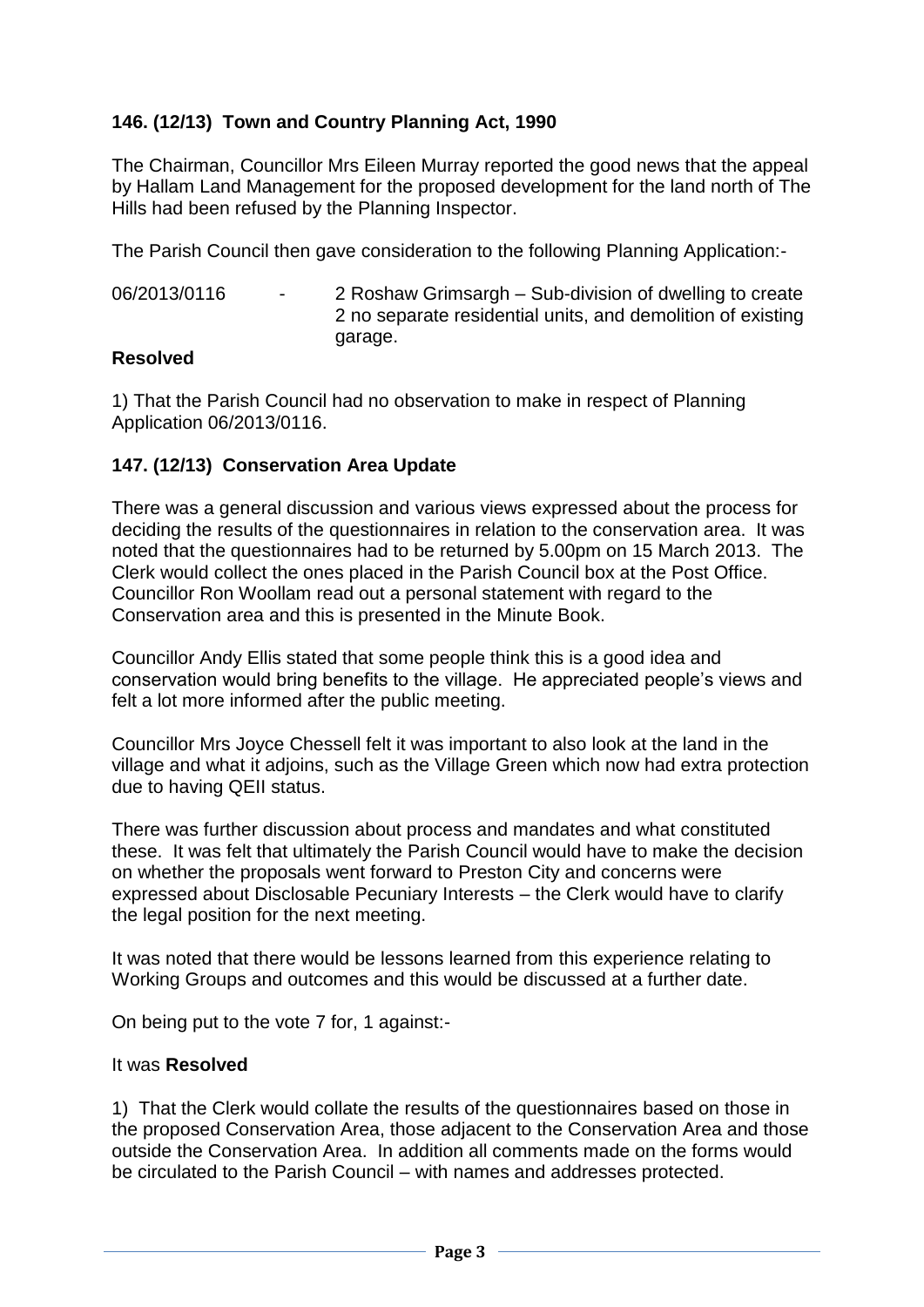2) That the above information should be presented to the April meeting of the Parish Council and at that meeting those Councillors eligible to vote (subject to the Clerk clarifying the legal status with regard to interests), should decide on whether the proposal is taken forward to Preston City Council.

3) In addition to the above the Parish Council will only be in a position to vote at the meeting if a clear mandate (which was agreed at 100 votes within the proposed Conservation Area) has been reached. If the 100 votes were not achieved then the Parish Council will need to consider what it wishes to do next.

# **148. (12/13) Parish Council Newsletter**

The items for the next Parish Council newsletter were discussed. It was agreed that the following should be included:-

Item on the QEII event – Village Green 12 May. Best Kept Village Working Group – volunteer request. Clean up of the Village Green – for Britain in Bloom competition. Information about the John Farrington Trust. Pictures of the schools mosaics produced as part of the Preston Guild. Grimsargh Parish Council Grants Scheme. Nellie Carbis item. Councillor Joyce Chessell to ask both schools if they want to put some information in the newsletter. Post Office – fund raising events for toddlers. Result of Land North of The Hills appeal. Parish Walk – Cow Hill. Article on species to be seen on the reservoirs/wetlands – Councillor David Hindle to be asked to produce this.

# **149. (12/13) Friends of Grimsargh Green (FoGG) – for information only**

Councillor Mrs Joyce Chessell gave an update to the Parish Council on the work of FoGG. She explained that she had contacted Matt Kelly for an update on the oak tree sapling and the plaque (provided by Fields in Trust as part of QEII status) and the dog bins. She was still awaiting a response. Councillor Neil Cartwright said to copy him in to e mails and he could also keep an eye on outstanding issues.

It was noted that Adam was liaising with Peter Croft with regard to putting the new seats on the village green. It was further noted that a height restriction sign had now appeared on the barrier.

Councillor Mrs Joyce Chessell asked about the insurance given by Preston Environmental Forum and if this would cover the QEII event being held on 12 May? It was felt that this was something that could be looked into for future events. The Chairman, Councillor Mrs Eileen Murray agreed to circulate the information relating to the Preston Environmental Forum to the Parish Council.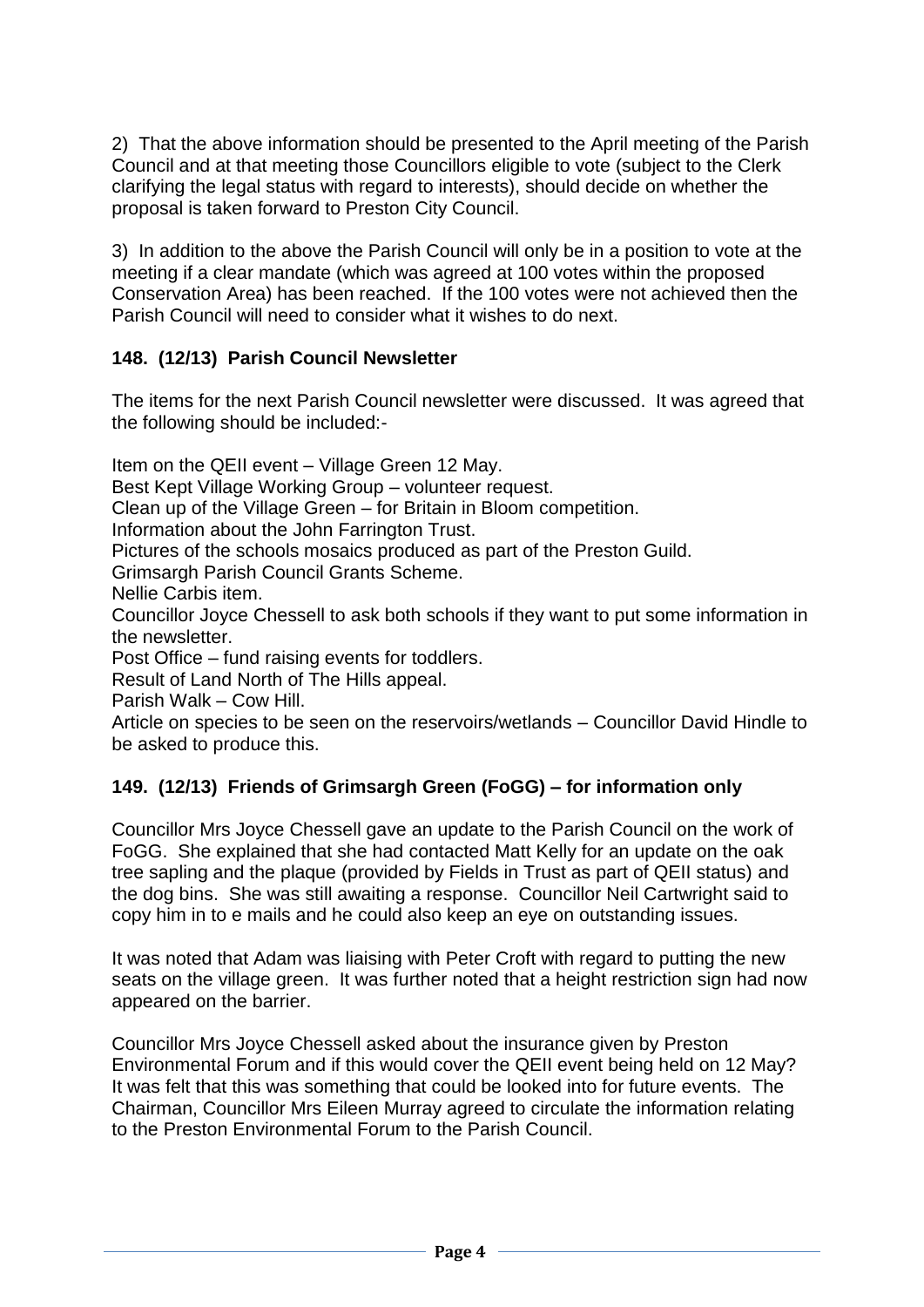Councillor Mrs Joyce Chessell also informed the Parish Council that the Dick Kerr's Ladies Football Team event had now been arranged for Wednesday 27 March at 7.30 pm in the Village Hall. This was a fund raising event for the QEII celebration on 12 May 2013. Tickets cost £4.00. It was noted that Liz Hindley had arranged for an ex PNE football player to come along on 12 May – the event would have mini Olympics and would be totally different from the Field Day events.

# **Resolved**

That the report is received and noted.

# **150. (12/13) Financial Matters and banking**

It was noted that we currently had an estimated £17,919.11 in the bank as at 1 February 2013. We were still awaiting the March statement.

# **Resolved**

1) That, the following invoices be approved for payment:-

- Sue Whittam Clerk –4 February, 11 February, 18 February and 25 February  $= 4$  weeks at £92 per week = £368 + Norton antivirus renewal/ postage/stationery/ink = £138.67. Total = £506.67 (cheque no 626).
- Adam Cooper February 30 hours at £11.50 per hour = £345.00 + VAT  $@$ 20% = £69,00. Total £414.00. (Cheque no 627).
- Councillor Mrs Eileen Murray reimbursement for website domain renewal £26.38 (cheque no 628).
- LALC Annual subscription £369.60 please note to be paid after 1 April. (Cheque no 629).

It was noted that we had paid the quarterly direct debit to United Utilities for water at Nellie Carbis Millennium Woodland - £14.58.

# **151. (12/13) Clerk's Report – for information only**

The Clerk reported on concerns raised by two residents about the state of grass verges and the road on Elston Lane near to Salisbury House. The Chairman, Councillor Mrs Eileen Murray had visited the site and the owners had indicated they would reinstate the grass verges and road surface. The works at the house should be finished shortly. The local residents had been asked to contact the Parish Council again if there were still problems.

It was noted that we had received an invitation to the Retiring Mayor's Thanksgiving Service to be held on 12 May 2013 at 10.15 to be held at the Minster and if anyone wished to attend they should let the Clerk know.

It was further noted that we had received an update from Dong Energy re Walney Offshore wind farm.